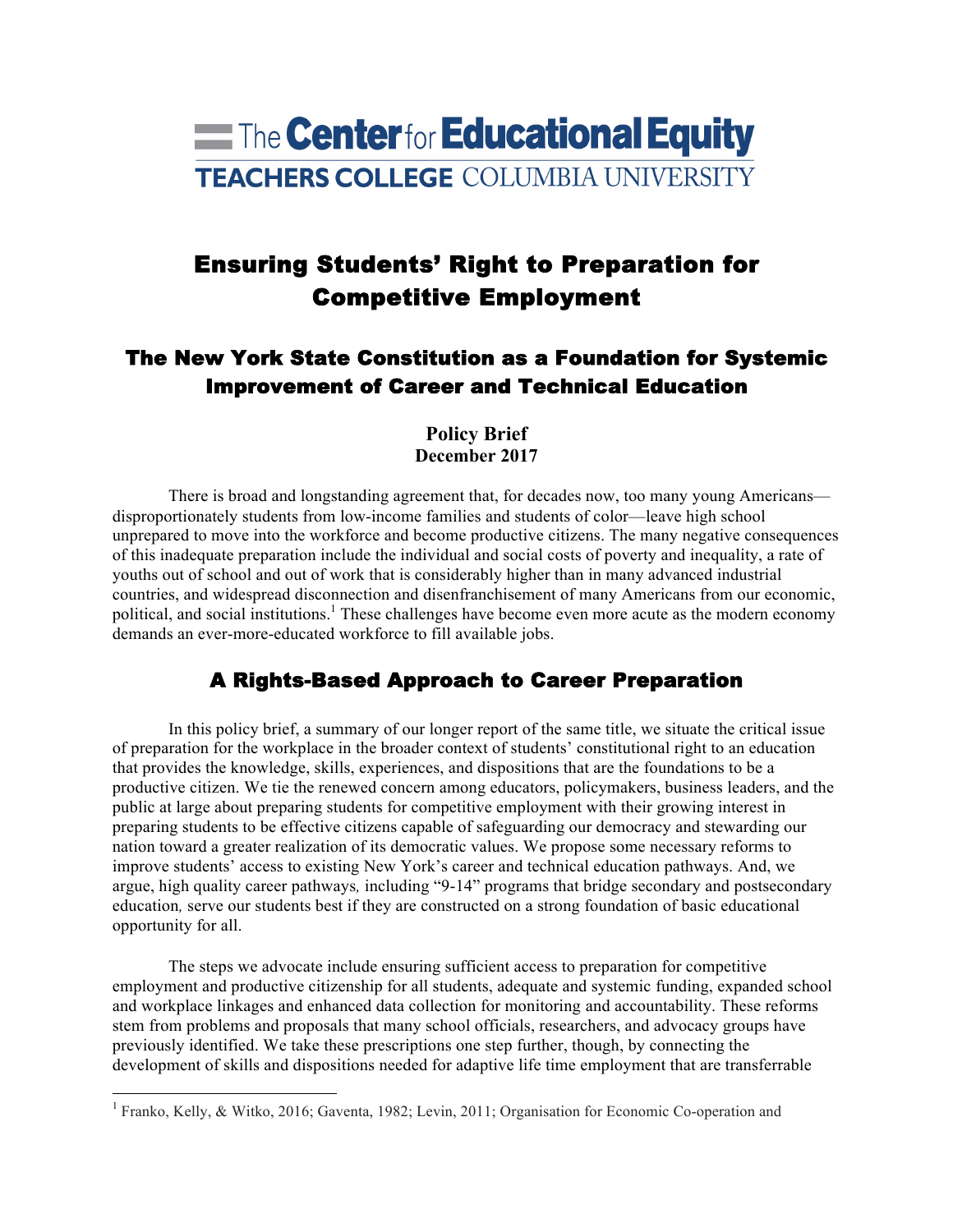across industries with the skills and dispositions necessary for productive citizenship and civic participation, and by situating the need for these reforms as fundamental for fulfilling students' educational rights. In doing so, we create a more comprehensive vision of public education for the next generation of students.

At various times in our country's history, the federal government has acknowledged the need to enhance career pathways and has implemented policies to improve formal linkages from high school (and, for some, through college) into the workforce. These initiatives sought, among other things, to improve connections between educators and employers and to provide students early on with practical experiences in the workplace. But these efforts have never been adequately funded or consistently maintained and often they were abandoned or reversed when economic conditions deteriorated or policy priorities changed. The transitory nature of many of the policy changes and investments has aptly been compared with a pendulum, with the weight of attention swinging back and forth between competing priorities.<sup>2</sup>

## New York Students' Access to Career and Technical Education under Current Policies

In New York, as in many other states, recently, there has been new momentum to improve access to quality career and technical education in the public schools.<sup>3</sup> States have added funding to support CTE activities, created policies to improve industry partnerships and work-based learning, and adopted policies facilitating dual enrollment and early college programs and the attainment of industry-recognized credentials.

Today, according to the New York State Education Department (NYSED), career and technical education programs offer students "an opportunity to apply academic concepts to real-world situations; preparation for industry-based assessments or certifications; the opportunity to earn college credit or advanced standing while still in high school; and work-based learning opportunities where students demonstrate mastery of skills essential in the workplace."<sup>4</sup> New York State education law requires local school districts to provide students with access to CTE and to develop programming that reflects contemporary workforce needs:

The board of education of each school district shall provide secondary school pupils and adults access to programs of career education, commensurate with the interests and capabilities of those desiring and having a need for preparatory training, retraining or upgrading for employment, and develop realistic programs in accord with manpower needs in existing and emerging occupations for present and projected employment opportunities.<sup>5</sup>

<sup>&</sup>lt;sup>2</sup> Labaree, 1997.<br><sup>3</sup> In 2016 alone "42 states carried out a total of 139 policy actions relevant to CTE, including laws, executive orders, board of education actions, budget provisions and ballot initiatives," according to Advance CTE, which for the last four years has undertaken annual review of CTE and career-readiness policies in the U.S. states and territories (Advance CTE, 2016).<br><sup>4</sup> New York State Education Department, n.d.-b.<br><sup>5</sup> N.Y. Educ. Law § 4602.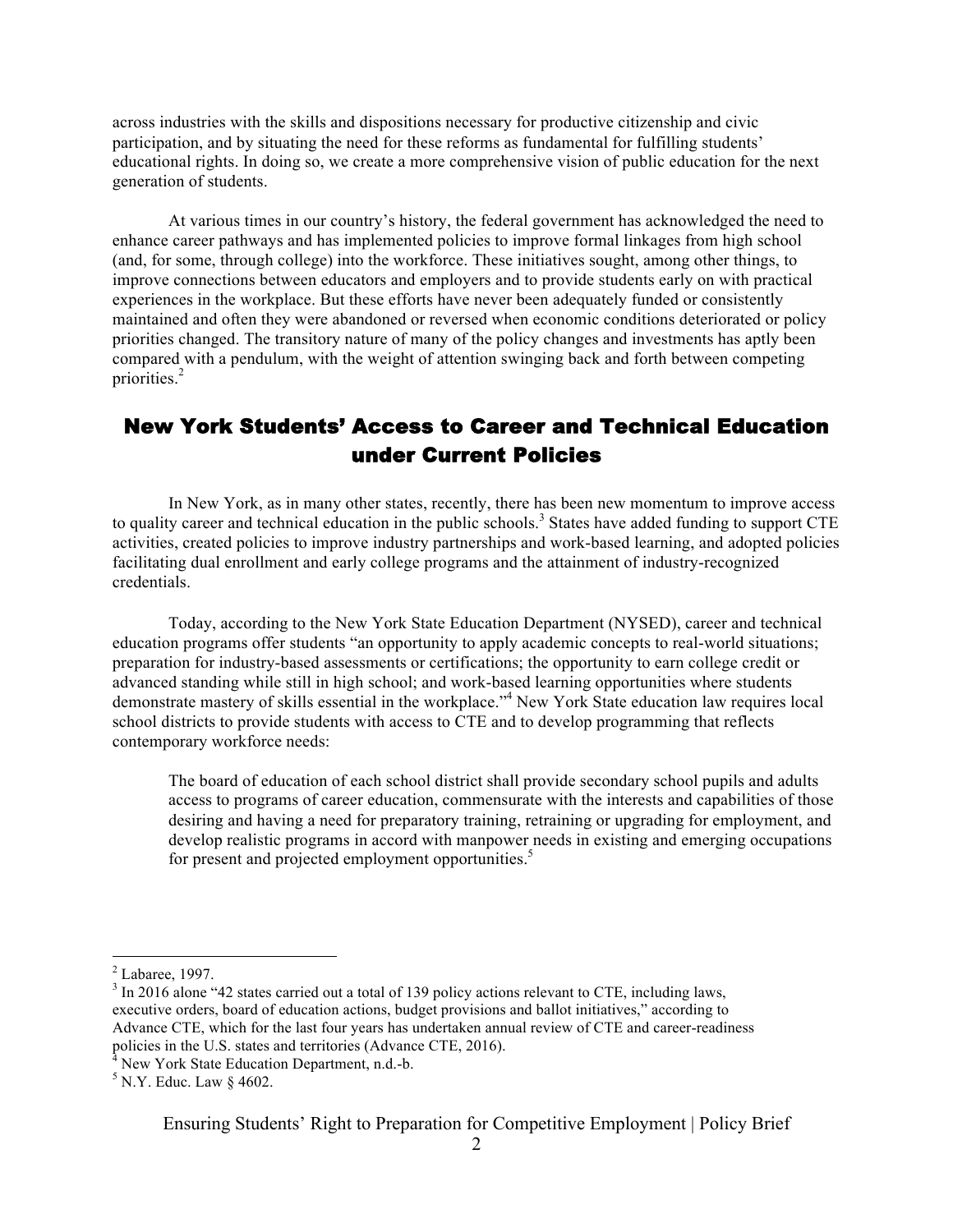The regulations of the commissioner of education build on this statute by requiring specifically that "All public school districts offer students the opportunity to complete a three- or five-unit sequence" in career and technical education, and the chance to begin this sequence in ninth grade.<sup>6</sup>

NYSED has approved CTE programs in six content areas: agricultural education; business and marketing; family and consumer sciences; health occupations; technology; and trade, technical and industrial education. Within those areas, there are 16 U.S. Department of Education-endorsed "career clusters" that encompass hundreds of specific programs.<sup>7</sup> To be eligible for federal CTE funding through the federal Perkins Act, school districts must offer at least three of the 16 career clusters.

In secondary school, individual career and technical education courses and full CTE programs of study can be offered at comprehensive high schools, in special CTE high schools, in career academies within schools, and/or, outside of the Big Five city school districts,<sup>8</sup> through BOCES centers. In addition, some schools provide students access to college-level CTE courses through dual enrollment programs in partnership with local colleges or universities  $\delta$  and six-year early-college high-school programs.<sup>10</sup>

Despite these innovations, access to CTE course offerings and other supports is limited and does not meet the constitutional requirement to prepare all students for competitive employment and productive citizenship. Although state regulations require each school *district* to offer students the opportunity to complete a CTE course sequence in its schools or through BOCES, the regulations do not require every high school to provide specific courses in CTE or career development and occupational studies (CDOS).<sup>11</sup> (In fact, CDOS is the only area in which the state has established standards with no instructional or course requirements.)

Overall, relatively few New York high school students actually have access to CTE coursework. In 2014-15, less than 16% of New York high schoolers completed at least one CTE course and about 6% completed two or more CTE courses.<sup>12</sup> Only 5% of 2016 high school graduates in New York State received a Regents diploma with a CTE endorsement (and only 1% received an advanced Regents with a CTE endorsement).<sup>13</sup> As a June 2012 Regents policy memo describing the K-12 CTE learning continuum concluded, "Currently, not all students who could benefit from approved CTE programs have access."<sup>14</sup>

<sup>&</sup>lt;sup>6</sup> 8 NYCRR Section 100.2 (h).<br><sup>7</sup> Agriculture, Food & Natural Resources; Architecture & Construction; Arts, A/V Technology & Communications; Business Management & Administration; Education & Training; Finance; Government & Public Administration; Health Science; Hospitality & Tourism; Human Services; Information Technology; Law, Public Safety, Corrections & Security; Manufacturing; Marketing; Science, Technology, Engineering & Mathematics; Transportation, Distribution & Logistics

<sup>&</sup>lt;sup>8</sup> New York City, Buffalo, Rochester, Syracuse, and Yonkers.

<sup>&</sup>lt;sup>9</sup> The New York City Department of Education has established a dual-enrollment program with the City University of New York (CUNY) called College Now. CUNY's website indicates that dual-enrollment options exist in 400 of the city's 408 high schools (up from approximately 300 in 2006 (City University of New York, 2016; Karp, Calcagno, Hughes, Jeong, & Bailey, 2007). Students must meet benchmarks in reading or math for enrollment in college-credit courses, with lower thresholds for enrollment in precollege or developmental courses (City University of New York, n.d.-a), and College Now is free to all participating NYC high school students (City University of New York, n.d.-b).<br>
<sup>10</sup> See http://www.highered.nysed.gov/kiap/SmartScholarsEarlyCollegeHighSchool\_000.htm.<br>
<sup>11</sup> New York State Education Department, n.d.-c.<br>
<sup></sup>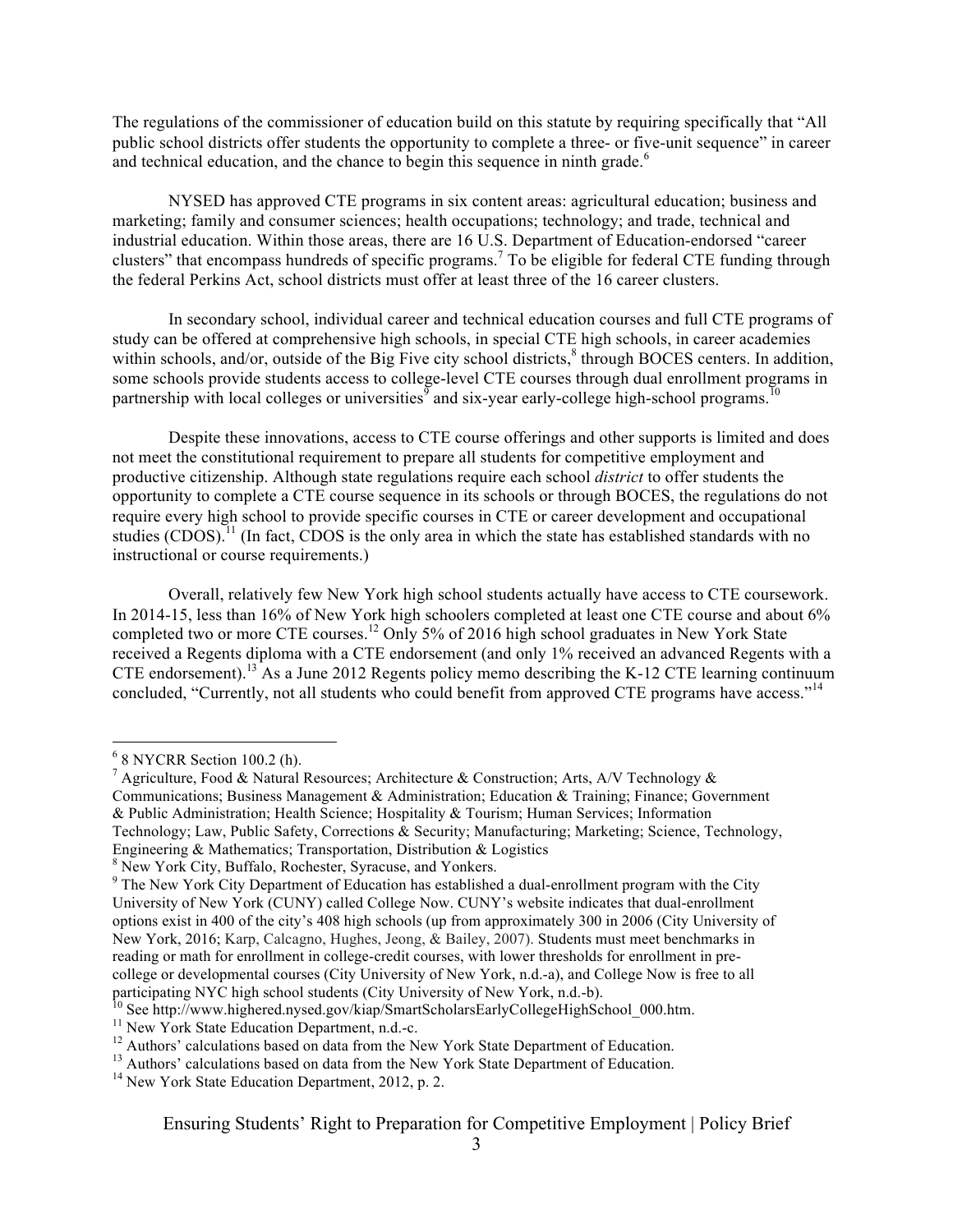This same memo found that "the statewide delivery of the CTE learning continuum is uneven; district capacity to offer meaningful CTE experiences is varied; and gaps in opportunity exist."<sup>15</sup>

The implications of inadequate access to CTE recently became even graver. In 2015, as part of an initiative to provide students a broader set of options for meeting graduation standards, the New York Board of Regents adopted new policies that provide "multiple pathways" to graduation. Students are now required to pass Regents exams in four subjects—English language arts, math, science, and social studies and then must choose for their fifth assessment from a number of different "pathway" assessment options.<sup>16</sup> One new pathway allows students who have completed an approved CTE program of study to use an approved CTE assessment.<sup>17</sup> In June 2016, the Regents further amended the pathways to include a CDOS commencement credential, based on a career plan, work experience, and meeting commencementlevel CDOS learning standards, as a valid substitute for a fifth assessment.<sup>18</sup> These policy changes were not, however, accompanied by any new requirements that schools actually provide more students access to CTE or CDOS courses or give more students assistance in obtaining work experience or in constructing a career plan.

Experts have reached a general consensus about the resources and practices that are necessary for effective career and technical education. These include

- high-quality teaching and instructional support;
- up-to-date facilities and equipment;
- curricula that provide strong general academics; specific skills related to professions that are in high demand; and problem-solving, communication, and other skills that will allow workers to adapt to changing job needs;
- sufficient staffing to ensure necessary counseling support and seamless linkages and transitions;
- meaningful real-world job-related learning opportunities;
- engagement with employers to ensure alignment with workforce demands and requirements for industry-recognized credentials;
- additional pathways to attain credentials, like dual enrollment; and
- data, monitoring, and reporting mechanisms to ensure valid and reliable feedback for continuous improvement.<sup>19</sup>

• This consensus should make it easier for states and school districts to provide effective CTE programs for all students who want and need them. Yet progress toward career and technical educational goals has been only incremental and piecemeal.

The fact is that the contemporary consensus about the resources and practices that are necessary for effective career and technical education echoes many of the policy positions and recommendations that have been made in the past but poorly implemented. This pattern of intermittent attention and incremental improvement can be broken only by taking a rights-based approach to ensure that all students

<sup>&</sup>lt;sup>15</sup> New York State Education Department, 2012, p. 2.<br><sup>16</sup> New York State Education Department, 2017b.<br><sup>17</sup> New York State Education Department, 2015.<br><sup>18</sup> New York State Education Department, 2016; Disare, 2016a. This cr

<sup>&</sup>lt;sup>19</sup> Dalton, Charles, Klein, Knapp, & Charner, 2016; Jacoby & Dougherty, 2016; Symonds, Schwartz, & Ferguson, 2011; Visher & Stern, 2015.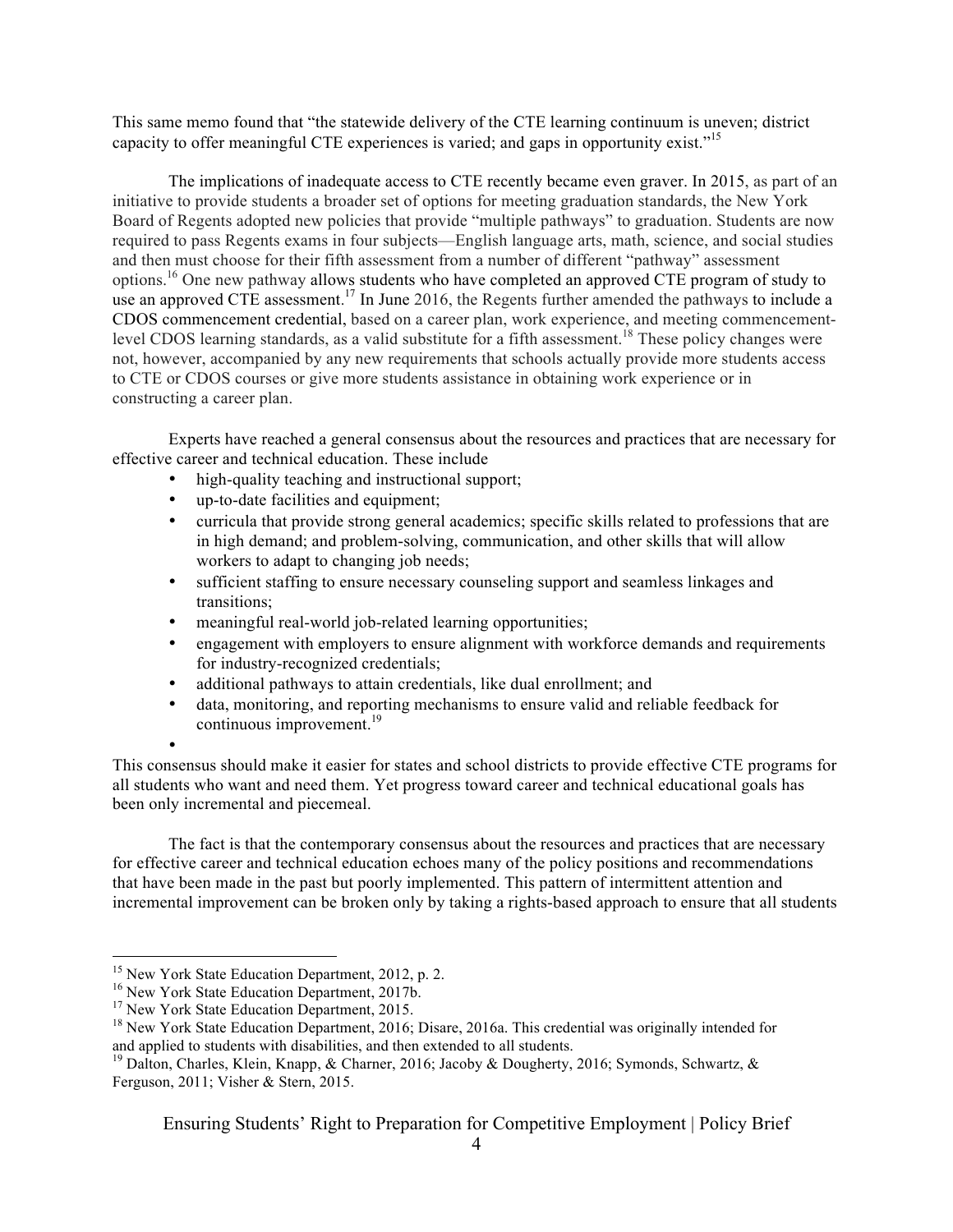leave high school with the knowledge, skills, and experience necessary to put them firmly their pathway to a career.

### Constitutional Mandate as Driver of Adequate Investment and Systemic Implementation

Recent court cases in New York and 20 other states have declared that students have a constitutional right to an education that prepares them for the workforce.<sup>20</sup> For example, in 2003, the New York Court of Appeals held in *Campaign for Fiscal Equity (CFE) v. State of New York* that the state constitution entitles all students to a "meaningful high school education" that provides them the skills they need to function as capable citizens and prepares them for competitive employment.<sup>21</sup> The court reiterated this holding in  $2017.<sup>22</sup>$ 

These court decisions, and the rights they confer on students, can dramatically improve the chances for fully implementing the reforms and improvements that CTE practitioners and other careerpathway experts acknowledge to be necessary. The clear mandate to prepare all students for competitive employment in court decisions like *CFE v. State* creates a strong foundation for systemic improvements of career and technical education. Awareness of and emphasis on the constitutional mandate can be a powerful driver for adequate investment.

Beyond this, court decisions clarify what schools must actually provide to fulfill students' educational rights. In New York, the Court of Appeals rejected a lower court's conclusion that schools need only prepare students for jobs that will allow them to stay off the welfare rolls. Instead, the court forcefully stated that "[m]ore is required." In its 2003 decision in *CFE v. State*, the court held,

a high school education is now all but indispensable….[M]anufacturing jobs are becoming more scarce in New York and service sector jobs require a higher level of knowledge, skill in communication and the use of information, and the capacity to continue to learn over a lifetime. The record showed that employers who offer entry-level jobs that do not require college increasingly expect applicants to have had instruction that imparts these abilities, if not a specific credential. $^{23}$ 

Accordingly, in order to provide students the "meaningful high school" education that the state constitution requires, the court held that schools must provide *all* students access to the kind of instruction and experiences that will adequately prepare them for  $21^{st}$ -century jobs. The court specified that the state must ensure that adequate resources are available in "every school," so that all students will have access to the personnel, courses, and pathways that are needed for these purposes.<sup>24</sup> It further ordered the state to determine the "actual cost" of providing all students these opportunities.

Approaching the issue of effective career preparation from a constitutional-rights perspective also provides a roadmap for reconciling the perennial tension between academic and vocational programming.

 $^{20}$  A list of these states and citations to their constitutional standards is provided as an appendix in the full version of this report, available at www.centerforeducationalequity.org.

<sup>21</sup> *Campaign for Fiscal Equity v. State of New York*, 2003. <sup>22</sup> Aristy-Farer/*NYSER v. State,* 2017. <sup>23</sup> *CFE v. State,* 2003. 24 *CFE v. State,* 2003, at 930.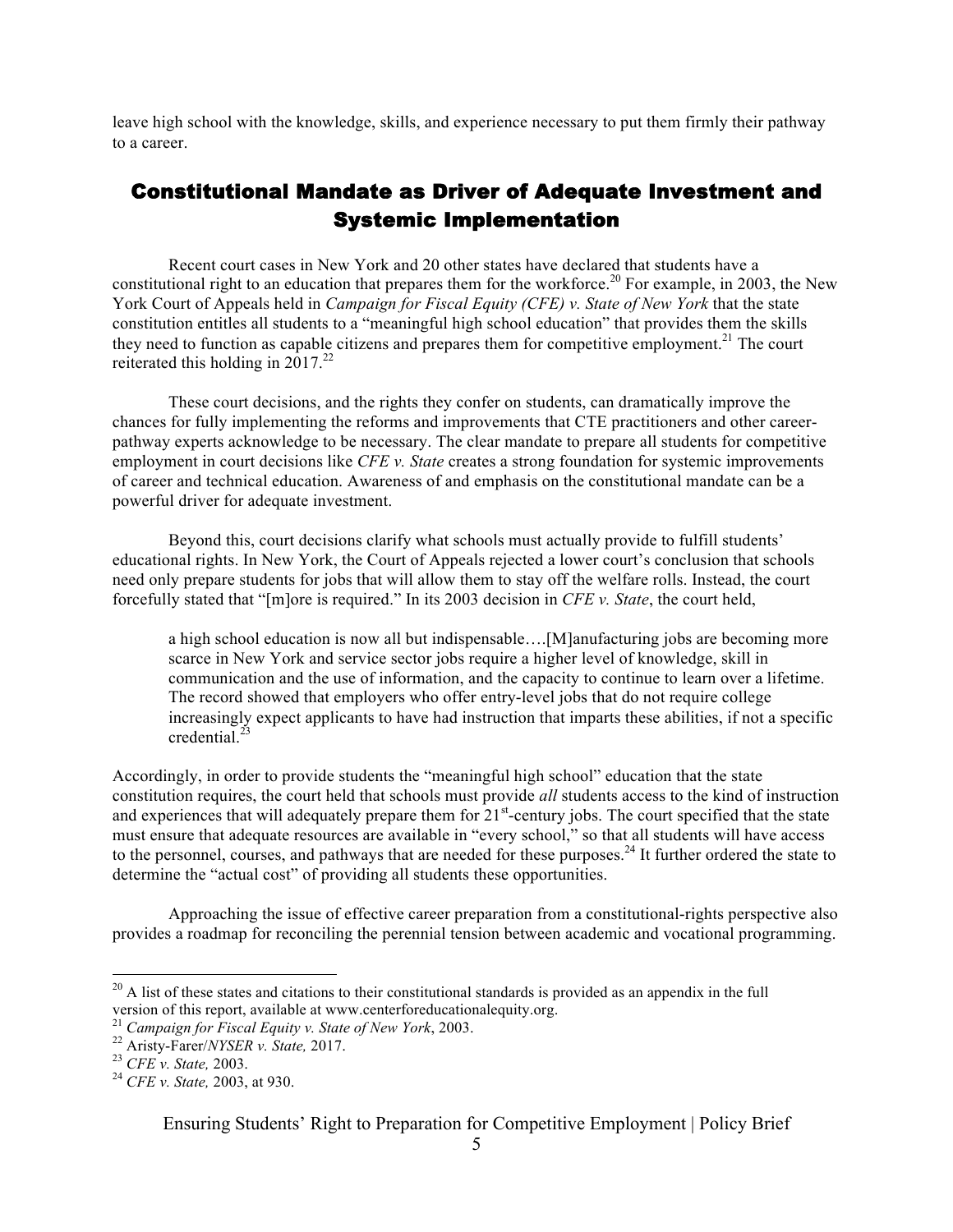State constitutional definitions of the right to an "adequate," "thorough and efficient," or "sound basic" education have almost invariably emphasized that schools are responsible for preparing productive citizens, which entails *both* preparation for competitive employment and preparation for capable civic participation.

The *CFE* decision emphasized that the constitutional requirement for schools to prepare students to "function productively as civic participants" also includes "an employment component."<sup>25</sup> Numerous other courts have agreed. For example, the New Jersey Supreme Court held that "the constitutional guarantee … must be understood to embrace that educational opportunity which is needed in the contemporary setting *to equip a child for his or her role as a citizen and as a competitor in the labor market*,<sup>"26</sup> and Washington's Supreme Court has held that the right under its state constitution "embraces" broad educational opportunities needed in the contemporary setting to equip our children *for their role as citizens and as potential competitors in today's market* as well as in the market place of ideas."<sup>27</sup>

These courts indicate that preparation for the workplace cannot be isolated from general academic preparation; the constitutional guarantees of civic and career preparation are interrelated, inextricably linked, and must be approached in tandem.

Interest is high on the part of the business community and the American public in the competencies that young people require to thrive in an economy that is rapidly changing and global in scope. Educators are being urged to ensure that young people have acquired competencies that will serve them not only in their communities and nations, but also in workplaces that are part of the dynamic economic systems of the twenty-first century.<sup>28</sup>

Research shows that many of the same  $21<sup>st</sup>$ -century social and communication skills, critical- and creative-thinking and problem-solving habits, and key dispositions toward hard work, obeying the law, and collaborating with diverse groups are fundamental to workplace and civic preparation.<sup>29</sup> In an increasingly diverse, complex, technological, and global society, civic preparation and career preparation are more important to each than ever before.<sup>30</sup>

There is growing recognition that the connections between adult work and civic life are also strong. In the workplace, as in school, most people must daily practice civic skills like problem solving, planning, consensus building, and shared decision-making. The Minnesota Campus Compact Task Force on Civic Engagement and Workforce Development put this clearly,

Minnesota employers — from business, government, education and nonprofit sectors — desire more employees and prospective employees who possess not only technical skills, but who also can work effectively with diverse others, put the good of the whole above the good of self, and understand the importance of ethical behavior and positive community engagement. *… [T]he process of developing productive workers is inextricable from the process of developing active* 

<sup>&</sup>lt;sup>25</sup> *CFE v. State,* 2003, at 906.<br><sup>26</sup> *Abbott v. Burke*, 1985, at 382 (emphasis added).<br><sup>27</sup> *Seattle Sch. Dist. No. 1 v. State of Washington*, 1978, at 94 (emphasis added).<br><sup>28</sup> Gould, 2011, p. 20.<br><sup>29</sup> Carnegie Corpor social skills in recent decades. "Computers are still very poor at stimulating human interaction. ... Human interaction in the workplace involves team production, with workers playing off each other's strengths and adapting flexibly to changing circumstances" (Deming, 2017, pp. 28-29).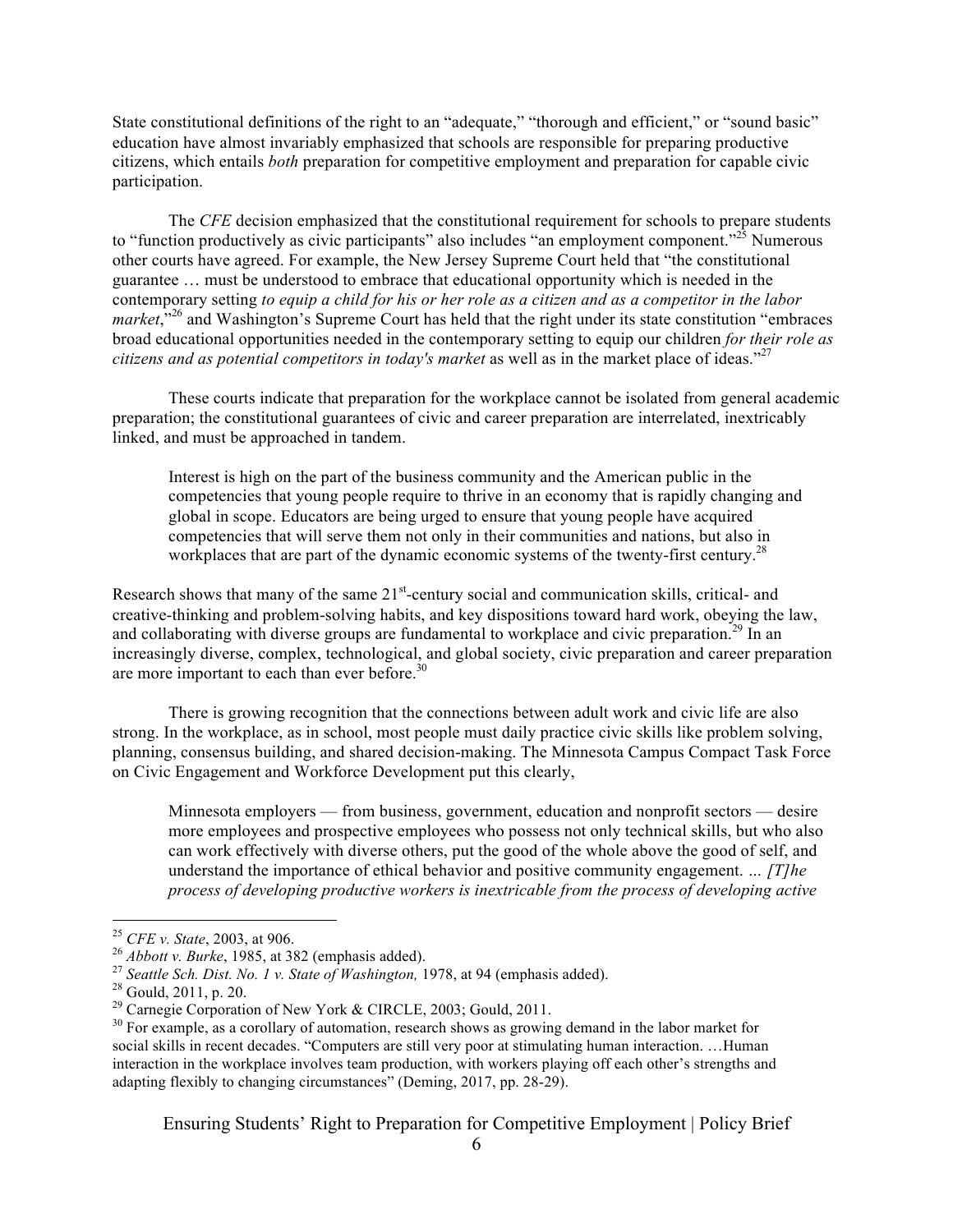*citizens.* Traditional approaches to workforce development — which focus on technical professionalism and largely ignore larger public or civic concerns — are inadequate if we wish to maintain Minnesota's historic high quality of life.<sup>31</sup>

To prepare students adequately for capable citizenship requires schools to provide them with knowledge of government, law, history, economics, and civics, as well as basic English language arts, mathematics, and science. Students need ample opportunities to build media literacy and discuss local, national, and international issues they feel are important to their lives. Plus students must learn critical analysis, interpersonal, communication, and adaptation skills and be provided with a range of experiential learning opportunities both during school time and after school to practice these skills in their communities.<sup>32</sup> Virtually all of these learning experiences are also essential to prepare students for competitive employment.

As Teachers College professor Henry Levin said when he testified as a witness in the *CFE* litigation over ten years ago:

[T]oday what we see is a merger between the requirements for being a good citizen [and being a good worker]: being able to evaluate arguments, being able to gather information, … being able to work with others, …problem solving, decision-making, evaluation of issues, those become common to the preparation of both citizens on the one hand and workers on the other.<sup>33</sup>

## Implications of the Constitutional Mandate for CTE Policy and Practice

Education officials at both the state and city levels have made efforts to enhance school-to-work pathways in recent years, but the rate of progress in providing access to career and technical education has been relatively slow. From a rights-based perspective, incremental progress does not suffice. New York must adopt appropriate policies and practices and make suitable investments to provide students "meaningful" programs that will prepare them for productive employment. Currently, state policy and investments are not adequate to provide the basic resources necessary to meet the constitutional guarantee and to ensure that all interested students can take advantage of the many benefits of CTE and careerpathway options. New York's data, reporting, and accountability systems do little to illuminate problems, inform students and their families of their entitlements, or incentivize improvements.

We detail some current inadequacies in constitutionally required resource areas and suggest what would be required to resolve them. Any new mandates must be tied to adequate funding and other assistance needed for their effective implementation.

#### *Meaningful Access to Coursework*

The state must adopt stronger access requirements at the middle- and high-school levels to ensure that all New York students have meaningful access to CTE courses and course sequences. Most middle

<sup>&</sup>lt;sup>31</sup> Minnesota Campus Compact Task Force on Civic Engagement and Workforce Development. See also, Eyler & Giles, 1999; Joran & Krumnow, 2014; Maryland DC Campus Compact CONNECTS Task Force, 2015; Scales, Roehlkepartain, Neal, Kielsmeir, & Benson, 2006.

<sup>32</sup> Carnegie Corporation of America & CIRCLE, 2003; Gould, 2011; Rebell, 2018, in press. <sup>33</sup> *CFE v. State of New York*, 2001, trial transcript, p. 12119.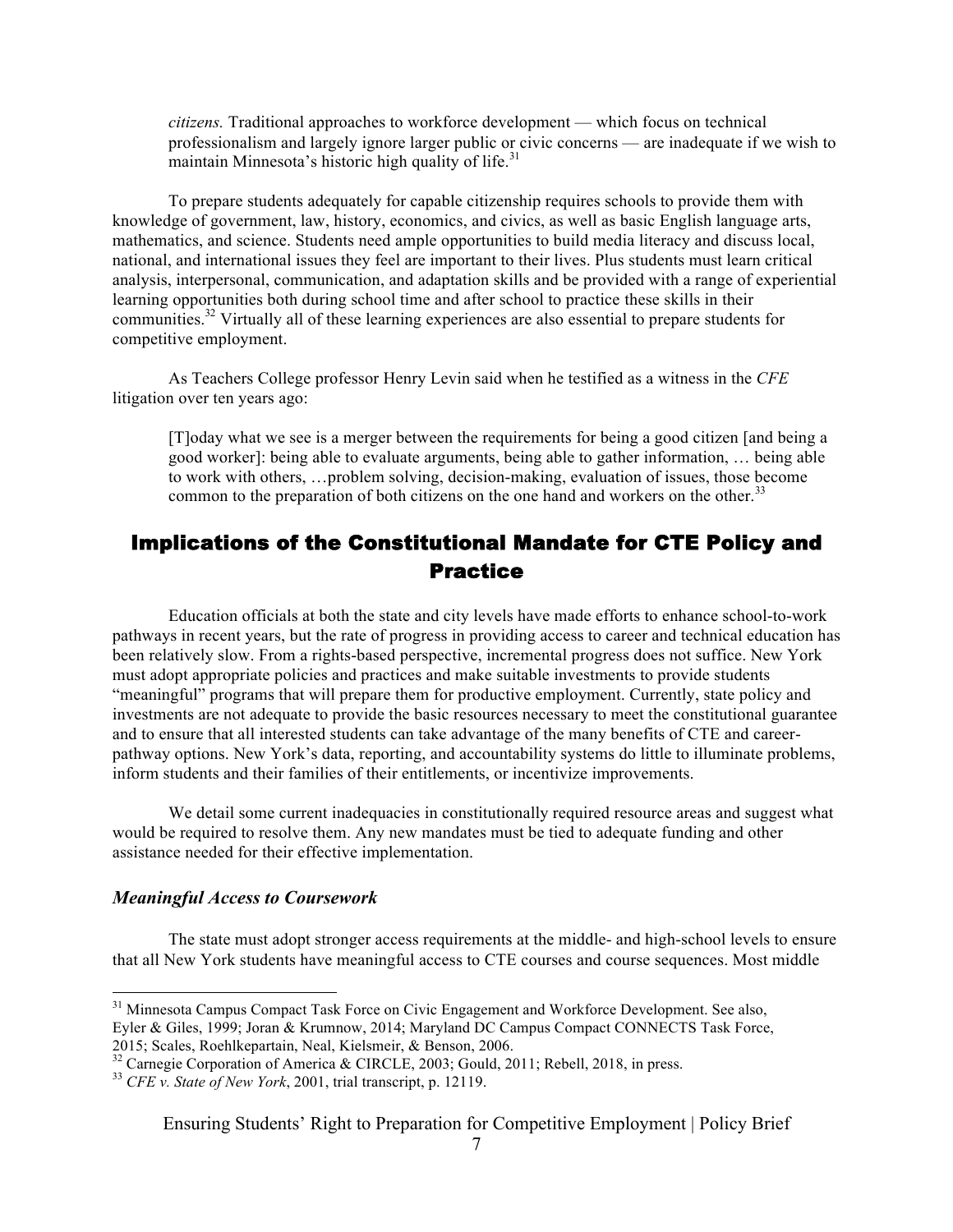schoolers have almost no exposure to CTE pathways; so sufficient middle-school CTE opportunities must be developed. As the Board of Regents recommended in 2012, New York should provide

- a grade 6 "Introduction to CTE" course encompassing the six CTE content areas (agriculture, business and marketing, family and consumer sciences, health occupations, technology, and trade and technical) to promote vertical alignment with high school programs of study.
- greater opportunities for middle level CTE acceleration in grades 7 and 8 so more students enter high school with diploma credit. $34$

•

At the high-school level, the requirement that each *school district* must provide students access to a three- or five-unit sequence in CTE cannot ensure that all students who need or want to participate in these courses actually have access to them. In larger school districts, like New York City, although CTE courses are available in a number of places in the district, many of the city's more than 400 high schools offer few or no CTE courses or course sequences.

The recently enacted changes to the graduation requirements, though intended to provide students with multiple pathways to a high school diploma, potentially exacerbate the impact of inequitable and inadequate access to CTE. The new CTE and CDOS pathways to graduation are available only to students who have access to the requisite courses. For students whose schools do not offer these courses, these new pathways are virtually meaningless. Similarly, the opportunity to earn an advanced-designation Regents diploma through a CTE endorsement is contingent on students having access to a five-unit sequence of courses.

To fulfill the constitutional mandate to prepare students for competitive employment, and to ensure that the new pathways to graduation improve rather than create more impediments to obtaining a diploma, New York must enact requirements that would ensure broader and more equitable access to CTE courses and course sequences for all students—including English language learners and students with disabilities.

#### *Sufficient Qualified CTE and CDOS Teachers*

A major impediment to providing adequate access to CTE and CDOS coursework is the lack of sufficient qualified teachers. New York State has reported teacher shortages in career and technical education for every school year but one dating back to 2005-06.<sup>35</sup> This problem is nationwide and is perpetuated by many factors: the inability of school districts to offer salaries that compete with industry jobs; teacher-licensing qualifications that align poorly with professional qualifications; and tight school budgets that limit hiring outside of core areas. New York professionals describe the state teacher licensing process as burdensome and assert that the state certification requirements do not keep up with changing job market needs. By way of contrast, community colleges have fewer hiring constraints and are able to adapt more readily to shifts in employment needs. These differences sometimes create challenges in aligning instruction between high schools and community colleges.

To attract more teachers, the Regents recently amended their CTE teacher certification policies to expand the number of alternative paths for candidates, reduce the requirements for initial certification if

 $34$  New York State Education Department, 2012.<br> $35$  Cross, 2016; the lone year when CTE was not reported as a shortage area was 2013-14. However, that year New York reported shortages in related areas, including computer technology, drafting, mechanical technology, and technology education (K-12).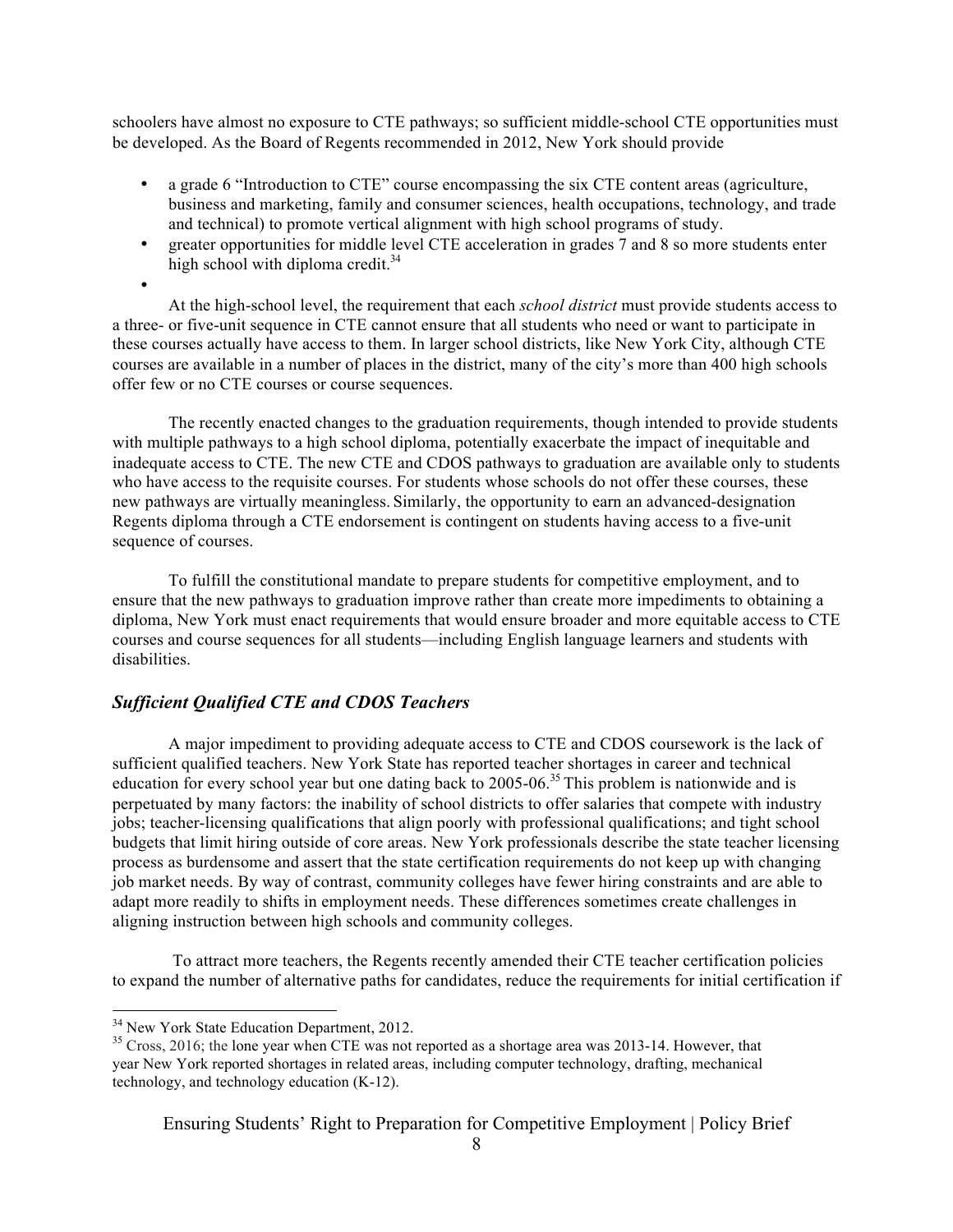certain conditions are met, and allow prospective teachers to obtain transitional licenses while they complete required courses.<sup>36</sup> It remains to be seen whether these certification changes will substantially ameliorate the longstanding teacher shortages in this area. Ultimately, additional funding may be required to ensure that all schools are able to hire an adequate number of qualified CTE teachers to fulfill all students' rights to career preparation.

#### *Sufficient Internship, Apprenticeship, and Other Real-World Experiential Learning Opportunities*

New York students' preparation for competitive employment is also seriously hampered by the lack of adequate access to internships and apprenticeship programs that provide students meaningful work-based experiences. In New York City, less than 2% of the students who took CTE courses were able to experience internships. New York may look to Nashville, Tennessee, for a model of how to provide strong, districtwide CTE options through formal cross-sector collaborations. Extensive employer involvement is promoted by Alignment Nashville, a nonprofit organization that fosters cross-sector collaboration among city and state agencies, the schools, and the business and nonprofit sectors,  $37$  the Nashville Chamber of Commerce, and the Pencil Foundation, a nonprofit that recruits businesses to invest funding and volunteers in the district. $38$ 

Work-based and career-related learning experiences should begin no later than middle school. New requirements need to ensure that all students in New York schools are exposed to the world of work, beginning with guest speakers, industry visits, and information about career opportunities and pathways in middle school that lead, in high school, to real work experience like internships, apprenticeships, and other exposure to work environments for all students who want and need those experiences. The state must do more to incentivize private employers to create internships. Internships should also be offered in public agencies; public funding should support internships for high school students in nonprofit organizations; and students should have access greater to school-based work experiences.

#### *Sufficient Number of Counselors and Work-Based Learning Coordinators*

According to New York law, all middle and high schools should have sufficient numbers of school counselors to review each student's educational progress annually and to develop individual high school/postsecondary education and career plans. Counselors are also expected to provide (individually or in cooperation with classroom teachers) grade-level instruction about academic and career planning; facilitate articulation to high school/college; help students who exhibit any attendance, academic, behavioral or adjustment problems; provide related services to students with disabilities; support academic intervention and response to intervention services; encourage parental awareness and involvement; and provide a safe and orderly climate for learning.<sup>39</sup> Many districts and schools do not have enough school counselors to provide the range of services necessary to support their students, and,

<sup>&</sup>lt;sup>36</sup> Disare, 2016b; New York State Education Department, n.d.-a; New York State Education Department, 2016. New York City has a longstanding CTE teacher residency program—the Success via Apprenticeship Program—that offers a paid teaching internship, industry work experience, and post-academic study to high school graduates interested in teaching CTE. See http://svaprogram.wixsite.com/svaprogram/aboutus.

<sup>&</sup>lt;sup>37</sup> Alignment Nashville, 2015.<br><sup>38</sup> PENCIL Foundation, n.d.<br><sup>39</sup> 8 NYCRR §§100.2 (j); (ee); (ii), 100.1 (g).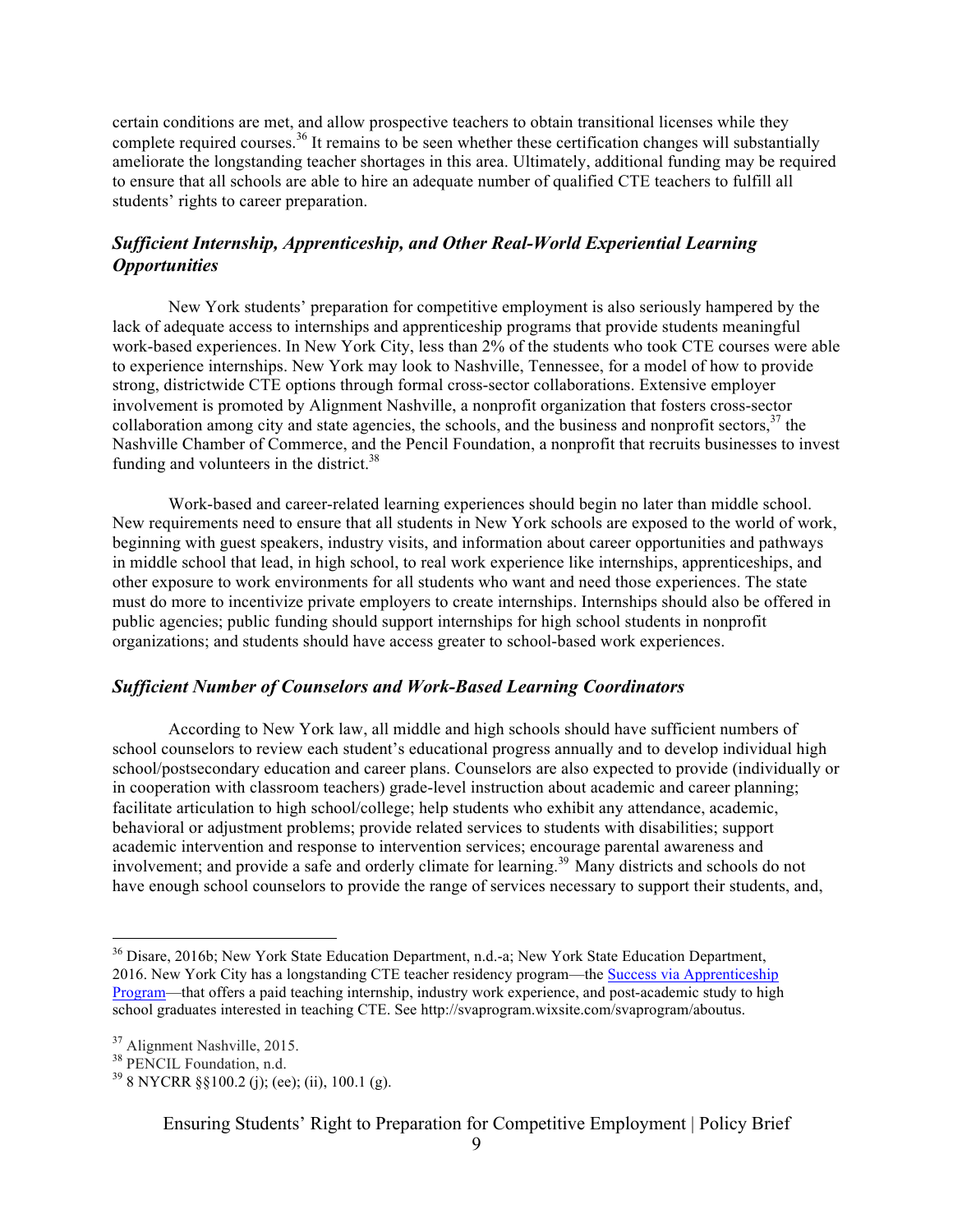during times of fiscal constraint, those school counselors who do staff the schools are often considered expendable.<sup>40</sup>

In addition, students' access to work-based learning opportunities, including apprenticeships and internships, requires sufficient school-based staff to secure these opportunities for students. Most CTE high schools have employees who are certified as "work-based learning coordinators." These individuals are responsible both for finding internships and for managing them, which is a demanding responsibility. In many schools these coordinators are also burdened by heavy teaching loads. In New York City, more than half of them teach four or more classes per day, which leaves them little time for the labor-intensive work of connecting with external actors. Comprehensive and other general academic high schools often have no internship coordinators even though many of their students' desire or could benefit from their services to secure work-based learning experiences.

In New York, because of the intensive need for counseling services, there should be a ratio of one school counselor to every 300 students in secondary schools in general, and 1:200 in all schools with intensive needs. To ensure preparation for college, careers, and civic participation high schools should, in addition, provide counselors in a ratio of 1:100 seniors, and these counselors should begin working with students in the ninth grade.<sup>41</sup>

#### *Adequate Data Collection, Monitoring, and Accountability*

The Perkins Act requires relatively extensive reporting to ensure that students have access to career and technical education without regard to their race, color, national origin, sex, or disability. A federal court order mandates state reporting to monitor compliance with federal civil rights laws. It also requires that states report statewide enrollment numbers for CTE "participants" and "concentrators" by subgroups as well as some performance information.<sup>42</sup> While this reporting is critical, it is not sufficient to ensure state constitutional compliance. New York's efforts to improve and extend CTE require accurate data collection to identify and understand gains or gaps in access and preparation. The state does not report district- or school-level data on CTE access, enrollment, or completion. Moreover, CTE courses offered at regular high schools are inconsistently included in this reporting.<sup>43</sup>

## Constitution Requires Flexible Preparation for College, Careers, and Civic Participation

High quality CTE pathways, including "9-14" programs that bridge secondary and postsecondary education, will only effectively serve students if they are constructed on a strong foundation of basic educational opportunity. The job market will continue to evolve and, with it, the specific technical knowledge and skills that students need to acquire. The broad-based knowledge, skills, experiences, and dispositions needed for capable civic participation and competitive employment provide better long-range preparation than a narrow focus on skills for particular jobs that may not be relevant in the future.

The opportunity for a sound basic education to which every New York student is entitled must therefore provide students with high quality, flexible preparation for college, careers, and civic

<sup>&</sup>lt;sup>40</sup> Rebell, Wolff, & Rogers, 2012, pp. 20-22.<br><sup>41</sup> See, e.g., New York City Comptroller, 2012; Urban Youth Collaborative, 2013.<br><sup>42</sup> U.S. Department of Education, Office of Planning, Evaluation, and Policy Development, 2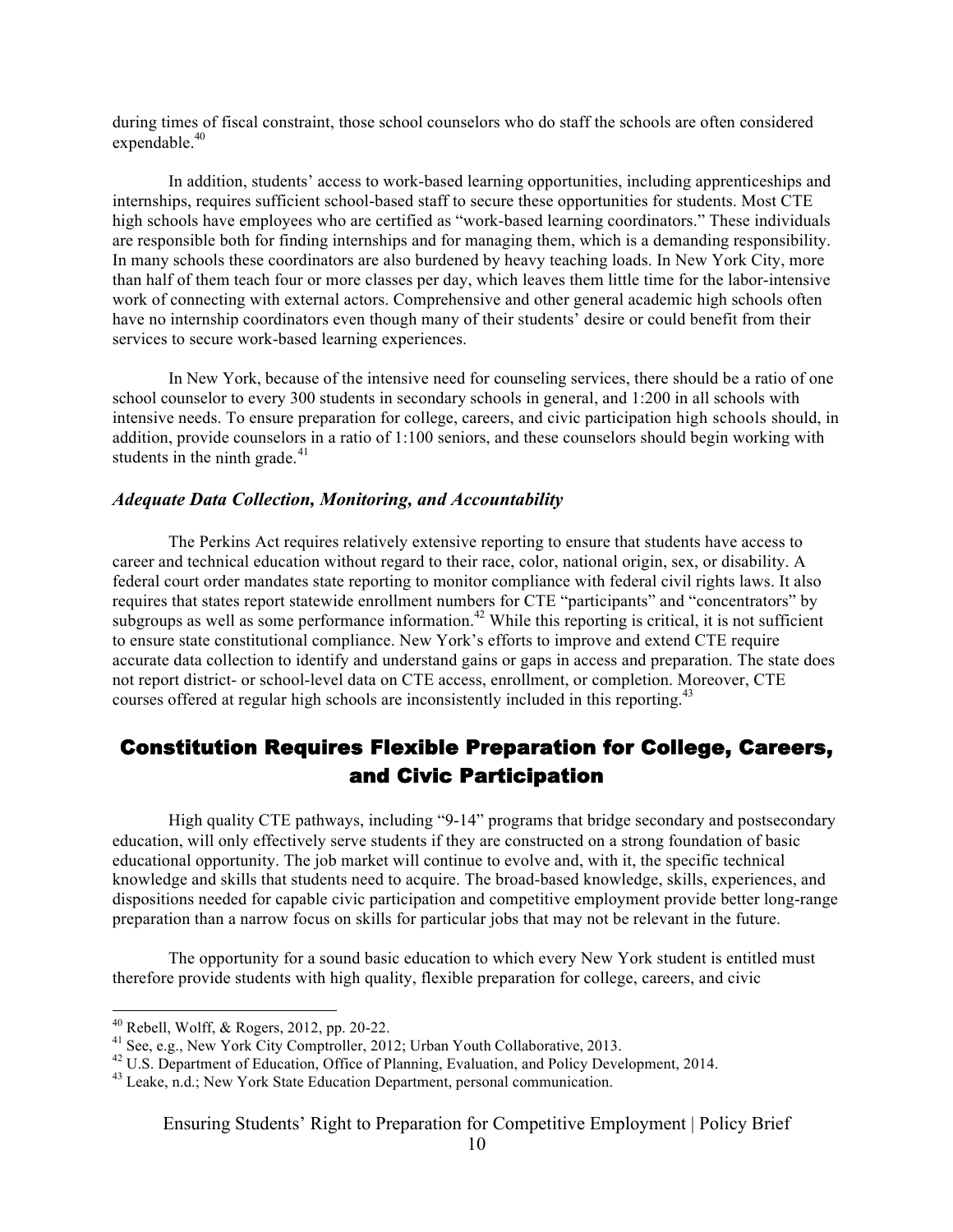participation. Effective education for career pathways and for civic participation requires largely overlapping educational content, skill development, and experiences. Preparation for both competitive employment and preparation for civic participation require

- a foundation of general knowledge;
- a set of common skills, including basic academic skills, well-developed higher-order skills like problem solving, critical thinking, and noncognitive social and communication skills;<sup>44</sup>
- experiential learning opportunities that provide the opportunity to practice that full set of skills; and
- a set of dispositions and values that include honesty, reliability, respect for others, persistence, tolerance, respect for the rule of law and the like.

Adoption of these recommendations for meeting constitutional requirements will undoubtedly require a significantly greater resource investment in these areas, but that investment will be repaid many times over.<sup>45</sup> Attention to cost-effective educational practices in this and other areas could lessen the ultimate budgetary impact of the needed reforms.<sup>46</sup> In any event, whatever the extent of the actual increased costs, when constitutional rights are at stake, the New York courts, like the U.S. Supreme Court, have repeatedly made clear that cost factors do not constitute an acceptable justification for failing to meet constitutional requirements.<sup>47</sup>

New York's highest court, the Court of Appeals, defines productive citizenship as the ability to engage in civic obligations capably and knowledgeably. It posits that competitive employment today requires "a higher level of knowledge, skill in communication and the use of information, and the capacity to continue to learn over a lifetime."<sup>48</sup> The court wrote that for the state to meet these goals, "more is required" than merely a job that allows an individual to stay off of welfare. Today, more than 14 years after this case was decided, still more is required. To be "meaningful," a high school education today must adequately prepare those students who will immediately enter the workforce upon graduation and the increasing number who will need some amount of higher education to obtain the skills they will need to obtain decent, competitive employment over their lifetimes. In the years since the court's decision, officials at both the state and city levels have made efforts to enhance the school-to-work path, but these efforts have been limited, inconsistent and inadequately funded. The system today falls far short of the constitutional requirements for providing students "meaningful" programs that will provide them the skills they need for capable citizenship and productive employment.

The court specified that the state must determine the "actual cost" of providing *all* students these opportunities and that it must ensure that adequate resources are available in "*every school,*" so that all students will have access to the courses and pathways that are needed for these purposes.<sup>49</sup> Since the Regents and virtually all educators in the field agree that all the CTE reforms listed above are necessary in order to provide all students a meaningful opportunity for a sound basic education, these are the programs

<sup>&</sup>lt;sup>44</sup> The skill areas common to both include initiative, cooperation and group work, self-assessment, communication, reasoning, problem solving, decision-making, planning, learning, and multicultural skills (Levin quoted in *CFE v. State of New York*, 2001, trial transcript, p. 12119).<br>
<sup>45</sup> Belfield, Levin, & Rosen, 2012.<br>
<sup>46</sup> See Rebell, 2012.<br>
<sup>47</sup> See, e.g., Klostermann v. Cuomo, 1984: Hurrell-Harring v. State, 2010; Ru

Jail, 1992.

<sup>48</sup> Campaign for Fiscal Equity, Inc. v. State, 100 N.Y. 2d 893, 906 (N.Y. 2003) <sup>49</sup> *CFE v. State,* 2003 at 930.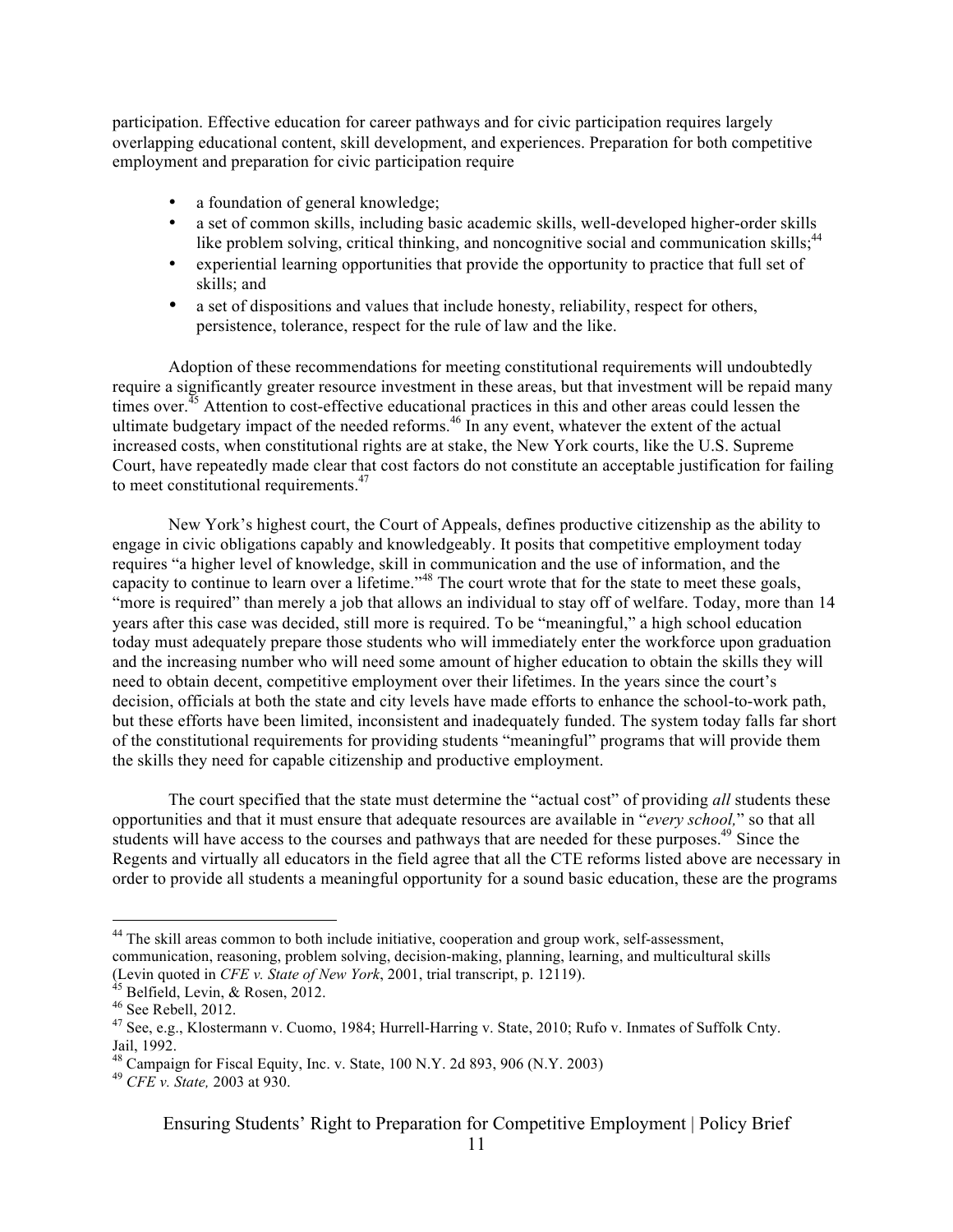and services that the state must actually implement, according to the constitutional mandate, whatever their cost.

#### **Conclusion**

Approaching the issue of effective CTE implementation from a constitutional-rights perspective not only provides a firm basis for adequate funding, but it also offers an important new perspective for addressing the tension between academic programming and career preparation. In court cases throughout the country, including New York, the constitutional definitions have nearly all emphasized both preparation for competitive employment and preparation for capable citizenship.

The job market for both college graduates and non-college graduates will continue to evolve and, with it, the specific technical knowledge and skills that employees will need to acquire. Therefore, communication, information gathering and critical analytic ability and other adaptive skills that facilitate life-long learning that are needed for both civic participation and competitive employment provide better preparation for future employment than the types of training for particular skills and professions that exist now.

The strong connection between the two basic purposes of education also plays out in the opportunity gap that denies many students in poverty and students of color the resources they need to develop appropriate skills both for competitive employment and for capable citizenship. Youth who drop out before finishing high school are less like to vote, run for office, and be otherwise civically involved<sup>5</sup> and they also are much more likely to be unemployed. The schools these students attend often lack the basic building blocks of an adequate education—qualified teachers, reasonable class sizes, up-to-date instrumentalities of learning, and so on. These schools provide few the real-world learning experiences that are especially important for increasing motivation and unlocking the talents and interests of these students $51$ 

If we are to provide this preparation systematically to all students, states must provide the necessary resources. The constitutional foundation for this preparation also requires further consideration of the respective roles of schools, other public institutions, community-based organizations, and of the private sector in this endeavor. Future research must study the range of viable alternatives, including expanding the role of public investments and institutions, identifying cost-effective ways to provide constitutionally required programs and services for students, creating more formalized public/private partnerships; and significantly expanding and refining local cross-sector collaborations among school systems, community-based organizations, employers, and government agencies.

#### References

Abbott v. Burke, 495 A. 2d 376, 382 (N.J. 1985).

Advance CTE. (2016). *State policies impacting CTE: 2016 year in review.* Retrieved from http://www.acteonline.org/uploadedFiles/Resources/Publications/2016 State Policy Review.pdf

 $50$  See, e.g., Levinson, 2012; Putnam, 2015.<br> $51$  Washor & Mojkowski, 2013.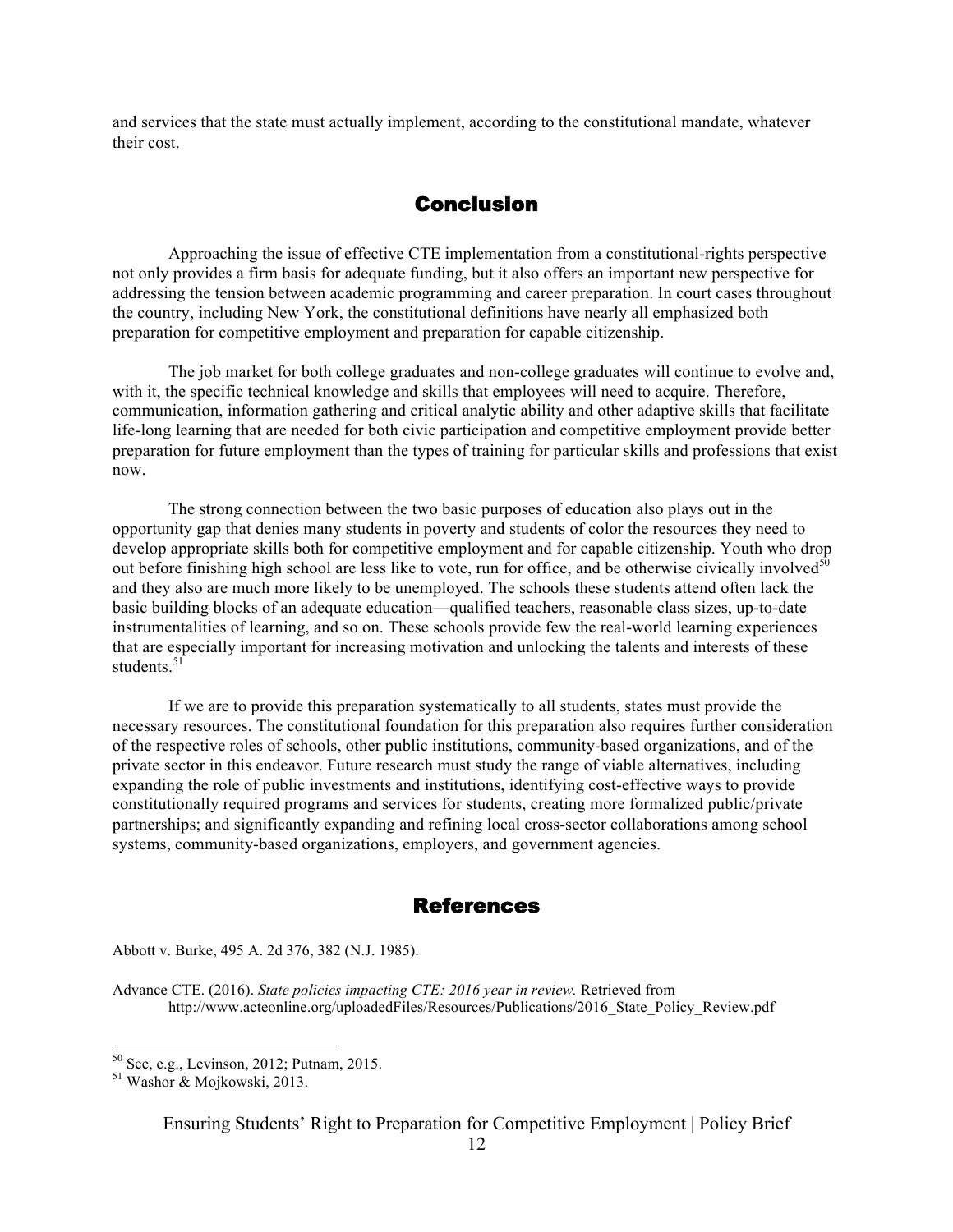#### Alignment Nashville. (2015). *Annual report 2015.* Retrieved from http://portal.alignmentnashville.org/documents/10191/0/Alignment-AR-2015-web.pdf/b876b53c-e75b-4e60-a0da-aaf61f1dc058

*Aristy-Farer/New Yorkers for Students Educational Rights (NYSER) v. State of New York*, 29 N.Y. 3d 501 (2017).

- Belfield, C. R., Levin, H. M., & Rosen, R. (2012). *The economic value of opportunity youth*. Washington, DC: Corporation for National and Community Service.
- Carnegie Corporation of New York & the Center for Information and Research on Civic Learning and Engagement. (2003). *The civic mission of schools*. Retrieved from http://civicmission.s3.amazonaws.com/118/f7/1/172/2003 Civic\_Mission\_of\_Schools\_Report.pdf
- Campaign for Fiscal Equity, Inc. v. State of New York, 187 Misc. 2 1 (S. Ct, N.Y. Co, 2001).
- Campaign for Fiscal Equity, Inc. v. State of New York, 100 N.Y. 2d 893, 906 (N.Y. 2003).
- The City University of New York, College Now. (n.d.-a) *College now eligibility requirements.* Retrieved from http://collegenow.cuny.edu/courses/teaching-opportunities/
- The City University of New York, College Now. (n.d.-b). *Frequently asked questions*. Retrieved from http://collegenow.cuny.edu/faqs/
- Cross, F. (2016). *Teacher shortage areas nationwide listing: 1990-1991 through 2016-2017,* Washington, DC: U.S. Department of Education. Retrieved from https://www2.ed.gov/about/offices/list/ope/pol/tsa.pdf.
- Dalton, B., Charles, K., Klein, S.G., Knapp, L.G., & Charner, I. (2016). *Developing a national research and evaluation agenda for career and technical education.* Washington, DC: National Center for Innovation in Career and Technical Education, U.S. Department of Education.
- Deming, D. (2017). The growing importance of social skills in the labor market. *The Quarterly Journal of Economics*, *132* (4), 1593-1640.
- Disare, M. (2016a, March 21). Regents approve new path to graduation using a skills certificate. *Chalkbeat*. Retrieved from http://www.chalkbeat.org/posts/ny/2016/03/21/regents-create-new-graduation-pathwaysthrough-skills-certificate-expanded-appeal-process/#.V5ovePlri00
- Disare, M. (2016b, June 14). Want to be a career and technical ed teacher? The state just eased the process. *Chalkbeat*. Retrieved from http://www.chalkbeat.org/posts/ny/2016/06/14/want-to-be-a-career-andtechnical-ed-teacher-the-state-just-eased-the-process/#.V7TRo5hriUk
- Eyler, J., & Giles, D. E. (1999). *Where's the learning in service-learning.* San Francisco, CA: Jossey-Bass.
- Franko, W., Kelly, N., & Witko, C. (2016). Class bias in voter turnout, representation, and income inequality. *Perspectives on Politics, 14*(2), 351-368. doi:10.1017/S1537592716000062
- Gaventa, J. (1982). *Power and powerlessness: Quiescence and rebellion in an Appalachian valley*. Champaign, IL: University of Illinois Press.
- Gould, J. (Ed). (2011). *Guardian of democracy: the civic mission of schools.* Philadelphia, PA: Leonore Annenberg Institute for Civics of the Annenberg Public Policy Center at the University of Pennsylvania & the Campaign for the Civic Mission of Schools.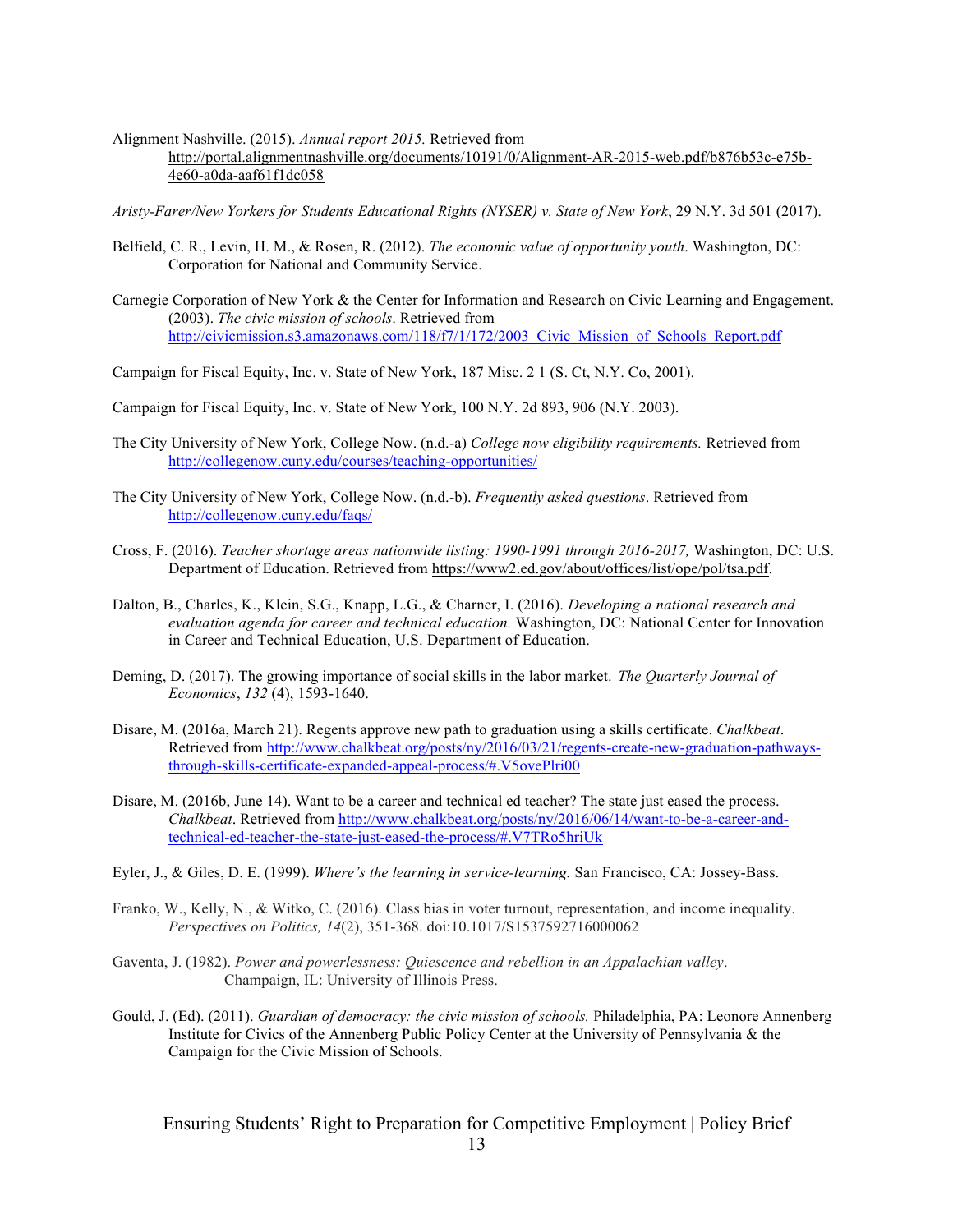Grubb, W. N., & Lazerson, M. (2005). The education gospel and the role of vocationalism in American education. *American Journal of Education*, *111*(3), 297-319.

Hurrell-Harring v. State, 930 N.E.2d 217, 227 (N.Y. 2010).

- Jacoby, T., & Dougherty, S. (2016). *The new CTE: New York City as laboratory for America.* New York, NY: Manhattan Institute.
- Joran, J., & Krumnow, K. (2014). *Connecting youth and strengthening communities: The data behind civic engagement and economic opportunity.* Washington, DC: Opportunity Nation.
- Karp, M. M., Calcagno, J. C., Hughes, K. L., Jeong, D. W., & Bailey, T. R. (2007). *The postsecondary achievement of participants in dual enrollment: An analysis of student outcomes in two states.* New York, NY: Community College Research Center.

Klostermann v. Cuomo, 463 N.E.2d 588, 594 (N.Y. 1984).

- Labaree, D. F. (1997). Public goods, private goods: The American struggle over educational goals. *American Educational Research Journal*, *34*(1), 39-81.
- Leake, C. (n.d.). *The state of career and technical education (CTE) in New York*. New York State Department of Education. Strategic Data Project. Retrieved from http://sdp.cepr.harvard.edu/files/cepr-sdp/files/sdpfellowship-capstone-leake.pdf
- Levinson, M. (2012). *No citizen left behind*. Cambridge, MA: Harvard University Press.
- Maryland DC Campus Compact CONNECTS Task Force (2015). *College, career, and civic readiness through civic engagement*. Frederick, MD: Author.
- Minnesota Campus Compact, Task Force on Civic Engagement and Workforce Development. (2006). *Training citizens while training workers: Strengthening ties between civic engagement and workforce development efforts.* Minneapolis, MN: Author.
- New York City Comptroller. (2012). *The power of guidance: Giving high school students the college counseling they need*. New York, NY: Author. Retrieved from https://comptroller.nyc.gov/wpcontent/uploads/documents/Power\_of\_Guidance\_Oct\_PDF.pdf

N.Y. Educ. Law § 4602

- New York State Education Department. (n.d.-a). *The alternative teacher preparation program transitional B*. Albany, NY: Author. Retrieved from http://www.highered.nysed.gov/ocue/spr/AlternativeTeacherCertificationProgram.htm
- New York State Education Department. (n.d.-b). *Career and technical education program approval process.* Retrieved from http://www.p12.nysed.gov/cte/ctepolicy/
- New York State Education Department. (n.d.-c). *Learning standards for career development and occupational studies at three levels.* Albany, NY: Author. Retrieved from http://www.p12.nysed.gov/cte/cdlearn/documents/cdoslea.pdf.

New York State Education Department. (2012, June 15). *Content panel on strengthening the CTE continuum*. Retrieved from http://www.regents.nysed.gov/common/regents/files/documents/meetings/2012Meetings/June2012/612p12 d6.pdf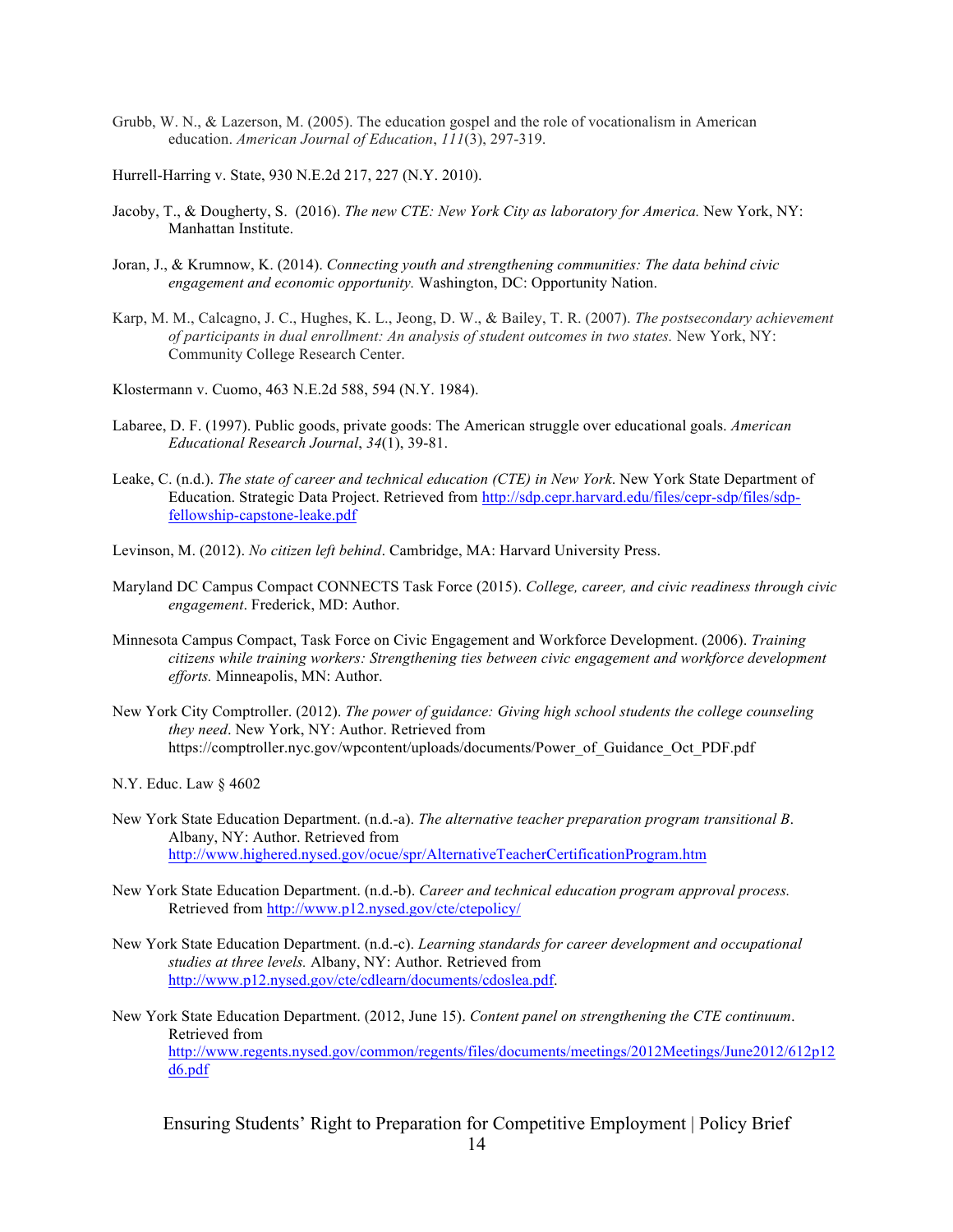- New York State Education Department. (2016, Aug. 29). *Proposed amendment of section 100.6 of the commissioner's regulations relating to the establishment of criteria for the approval of work-readiness assessments for earning the New York state career development and occupational studies commencement credential*. Albany, NY: Author. Retrieved from https://www.regents.nysed.gov/common/regents/files/916p12a1.pdf
- New York State Education Department. (2017 b)*. Overview and update high school diploma requirements.*  Retrieved from http://www.p12.nysed.gov/ciai/gradreq/Documents/nysed-diploma-requirements-june-2017.pdf
- Organisation for Economic Co-operation Development. (2017). *Youth not in employment, education or training (NEET).* doi: 10.1787/72d1033a-en
- PENCIL Foundation. (n.d.). *About us.* Retrieved from www.pencilfoundation.org.
- Putnam, R.D. (2015). *Our kids: The American dream in crisis.* New York, NY: Simon & Schuster.
- Rebell, M. A. (in press). *Schools, courts and civic participation: Ensuring the future of democracy*. Chicago, IL: University of Chicago Press.

Rebell, M.A. (2012). Safeguarding the right to a sound basic education in times of fiscal constraint. *Albany Law Review, 75* (4), 1855-1976.

Rebell, M. A, Wolff, J. R., & Rogers, J. R., Jr. (2012, December*). Deficient resources: An analysis of the availability of basic educational resources in high needs schools in eight New York State school districts.*  New York, NY: Campaign for Educational Equity at Teachers College, Columbia

Rufo v. Inmates of Suffolk Cnty. Jail, 502 U.S. 367,392 (1992).

Scales, P. C., Roehlkepartain, E. C., Neal, M., Kielsmeir, J. C., & Benson, P. L. (2006). Reducing academic achievement gaps. *Journal of Experiential Education, 29*(1), 38-60.

Seattle Sch. Dist. No. 1 v. State of Washington, 585 P.2d 71, 94–95 (WA. 1978).

- Symonds, W. C., Schwartz, R., & Ferguson, R.F. (2011). *Pathways to prosperity: Meeting the challenge of preparing young Americans for the 21st century.* Cambridge, MA: Pathways to Prosperity Project, Harvard University Graduate School of Education.
- U.S. Department of Education, Office of Planning, Evaluation, and Policy Development. (2014). *National assessment of career and technical education: Final report to Congress.* Washington, DC: Author.
- Urban Youth Collaborative. (2013). *Get us to college: Proven strategies for helping NYC students navigate the college process.* Retrieved from http://www.urbanyouthcollaborative.org/wp-content/uploads/2013/10/getus-to-college.pdf
- Visher, M. G., & Stern, D. (2015). *New pathways to careers and college: Examples, evidence, and prospects*. New York, NY: MDRC.
- Washor, E., & Mojkowski, C. (2013*). Leaving to learn: How out-of-school learning increases student engagement and reduces dropout rates.* Portsmouth, NH: Heinemann.